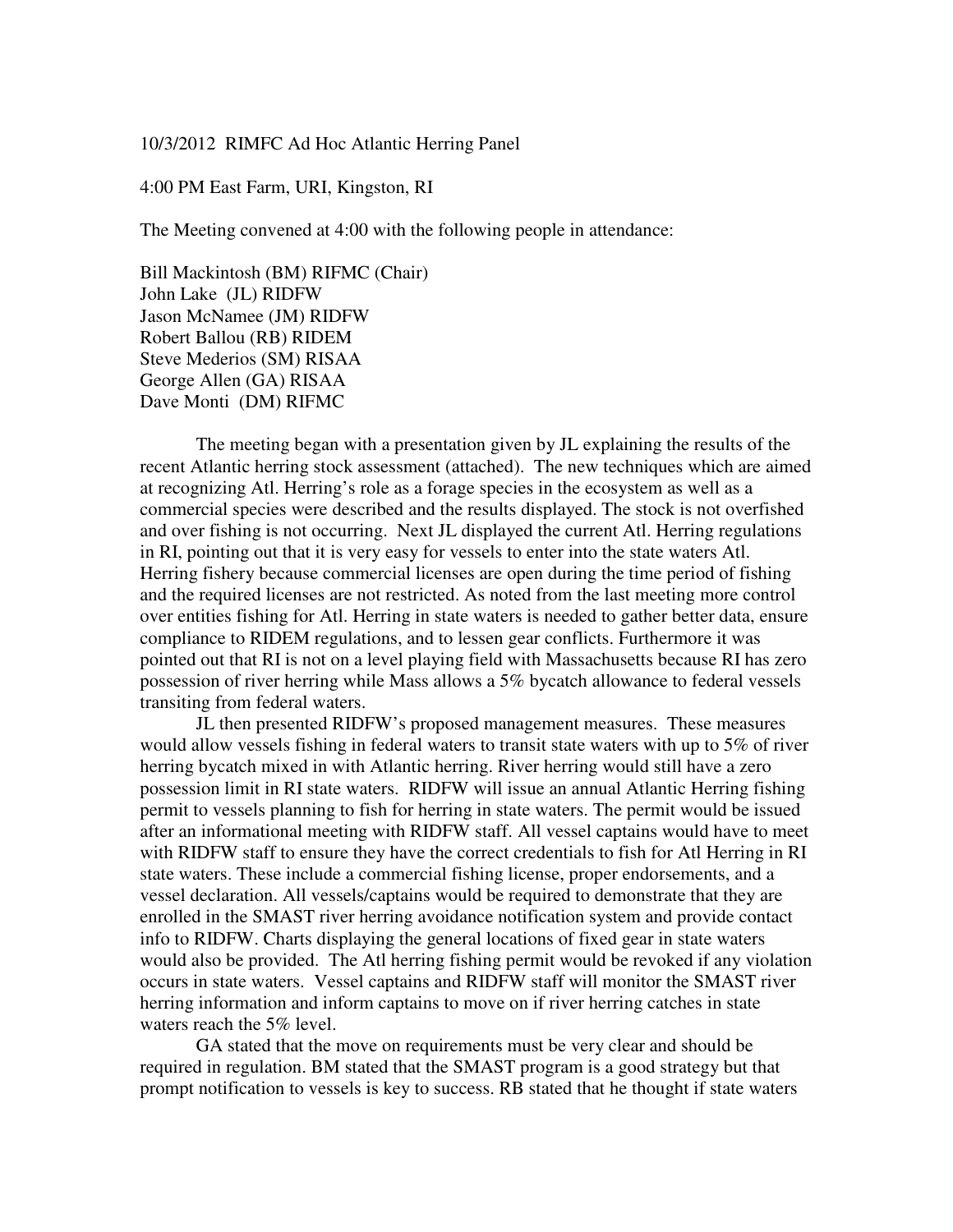were closed during high ( $>5\%$ ) river herring bycatch it would lend more support to our proposal at the ASMFC. GA and SM asked if further monitoring (both observer and port sampling) is required in state waters. JM pointed out that SMAST does do port sampling in RI. JL pointed out that the large federal Atl herring vessels are required to have observers regardless of whether they are fishing in state or federal waters and are responsible for the majority of the catch. The data generated by these observers should be sufficient to characterize river herring bycatch. SMAST also has a study fleet of commercial vessel monitoring for bycatch levels. RIDFW does not have the resources to put observers on smaller state waters vessels. GA pointed out that one 5% river herring bycatch of a typical Atl herring vessel catch could wipe out the population of local RI fish runs. RB stated that RIDFW would establish a % bycatch level that would precipitate a state waters Atl herring closure. RB stated it was unclear if additional monitoring would be necessary to allow state waters fishing and continue the zero possession of river herring already in place in regulation. JM stated that the proposal is better than the current status quo and is intended to reduce river herring bycatch. BM asked if federal vessel trip reports could be required from vessels fishing in RI but landing elsewhere. JL replied that we currently collect vtrs from all federal vessels landing in RI and that collecting vtrs from vessels fishing in RI but landing in other states was likely possible but very difficult to track for compliance. RB concluded the meeting by explaining that RIDFW has submitted a river herring sustainable fishing plan to ASMFC. He explained that last year all of the fishing activity in state waters warranted a reexamination of the RI zero river herring possession limit in state waters relative to Atl herring bycatch. He outlined the time table and process at the commission. He stated more information would be given when the plan was vetted at ASMFC. Having no more business the panel adjourned at 5 PM.

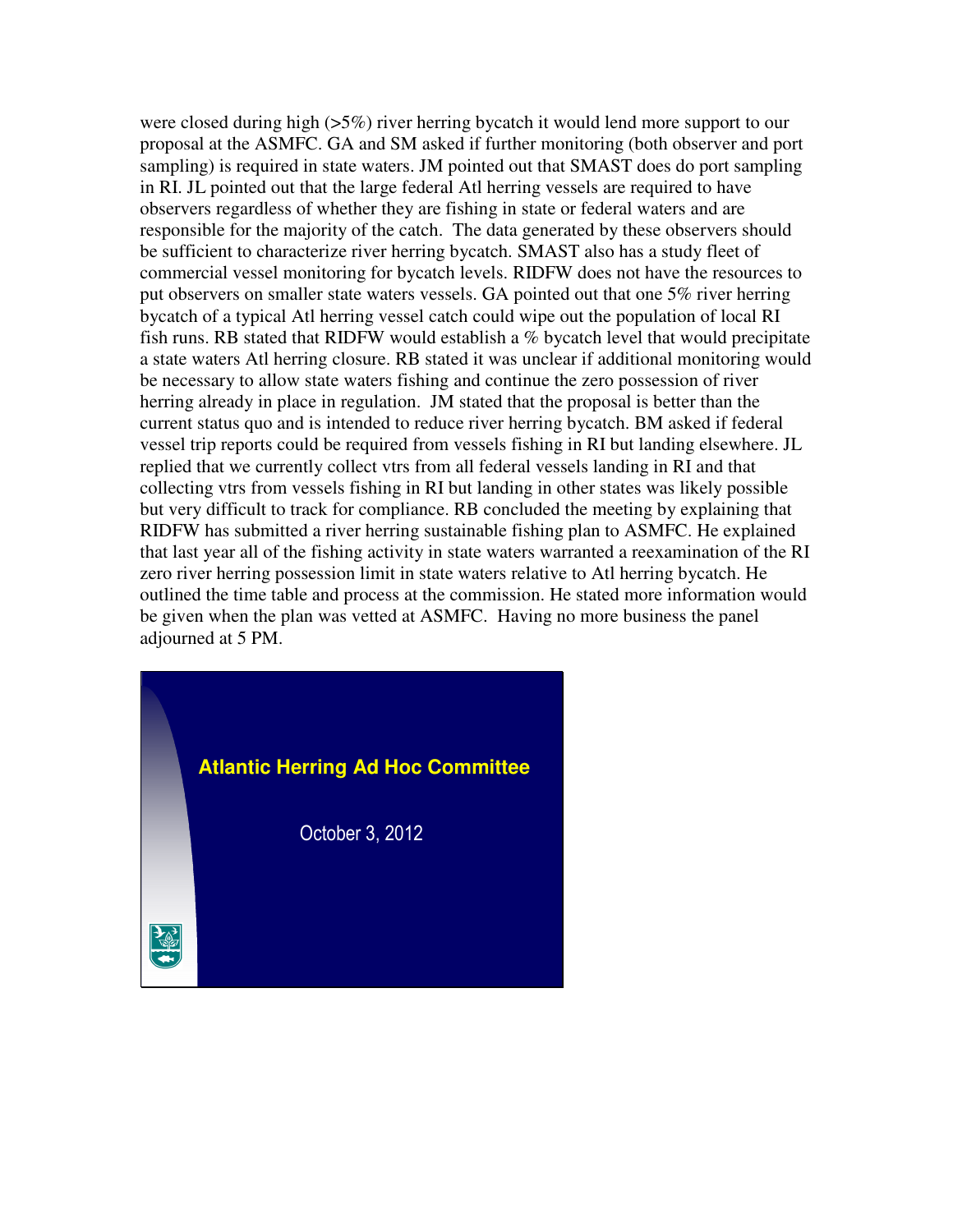



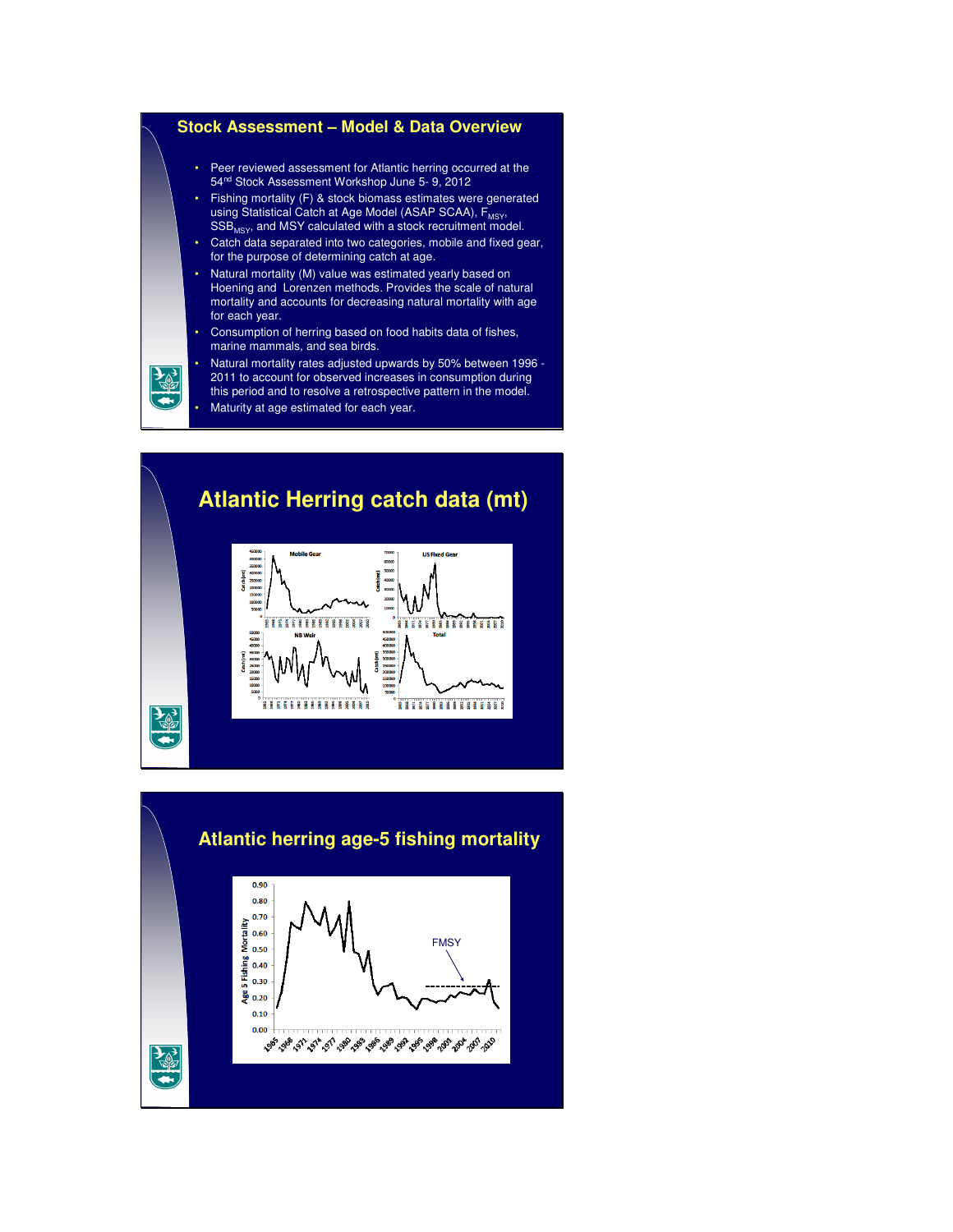

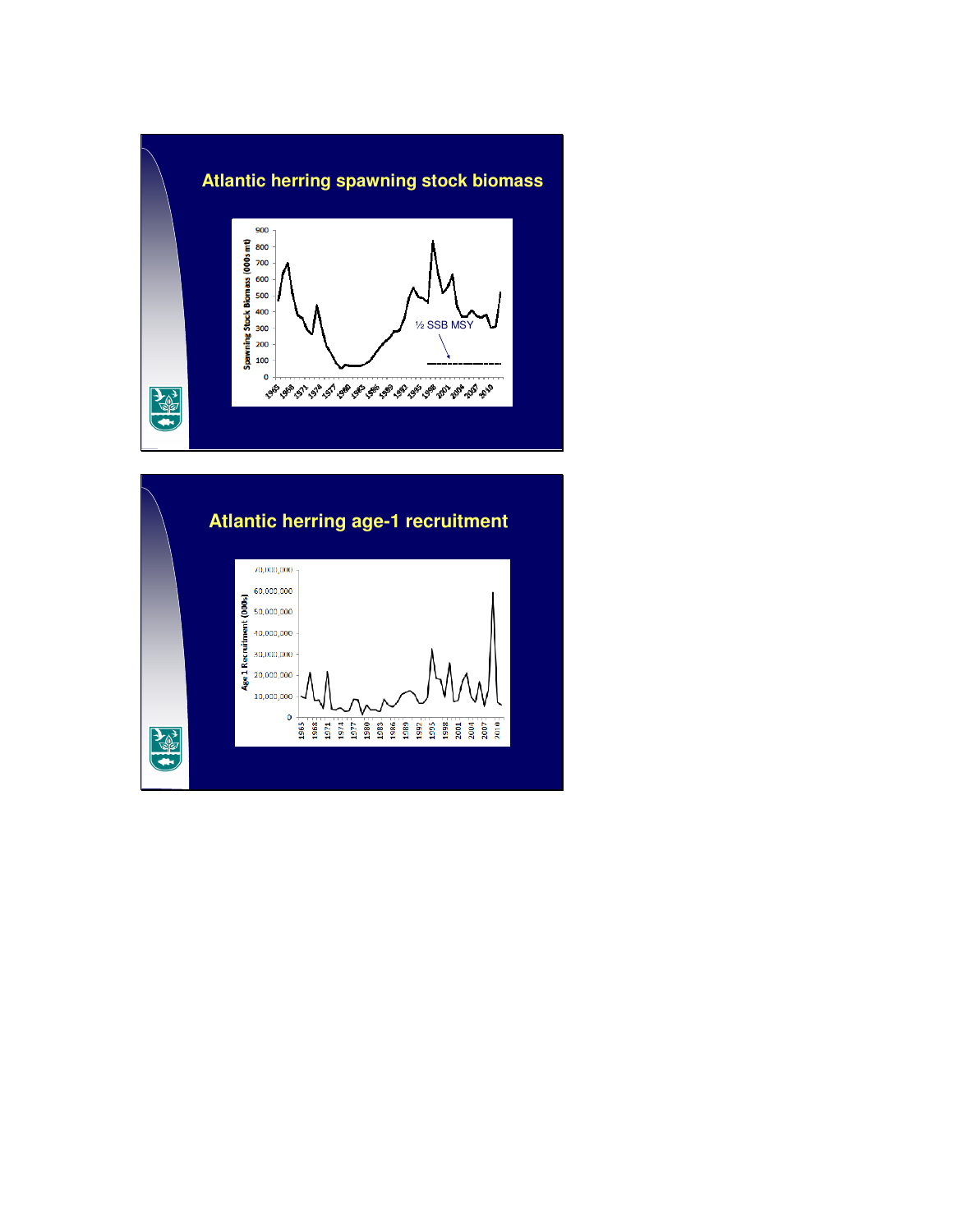## **Consumption of Atlantic herring by predators**



## FMSY 0.27 F 2011 0.14 F 2011/F<sub>MSY</sub> 0.14 < .27 No Overfishing 157,000 mt<br>78,500 mt SSB<sub>MSY</sub><br><sup>1/2</sup> SSB<sub>MSY</sub><br>SSB 2011 SSB 2011 517,930 mt<br>SSB 2011/SSB<sub>MSY</sub> 517,930 > 157,000  $SSB$  2011/SSB<sub>MSY</sub> 517,930 > 157,000 Stock is Not Overfished<br>MSY 53,000 mt 53,000 mt **Based on SAW54 ASAP model** Status & Projections

< 1 % chance that stock will experience overfishing or be overfished by<br>2015 based on F<sub>MSY</sub> and MSY projections.

## **ASMFC / RIDFW Management**

- Mirrors NEFMC regulations for Area 2 (SNE)
- Area 2 managed on a quota / ACL system
- RIDFW regulations limit vessels harvesting Atlantic herring to 165 feet in overall length and 3000 horsepower
- Mid-water/pair trawlers must have a specific license endorsement (MWPT)
- •Zero possession of river herring in state waters

# 高

 $\frac{1}{2}$